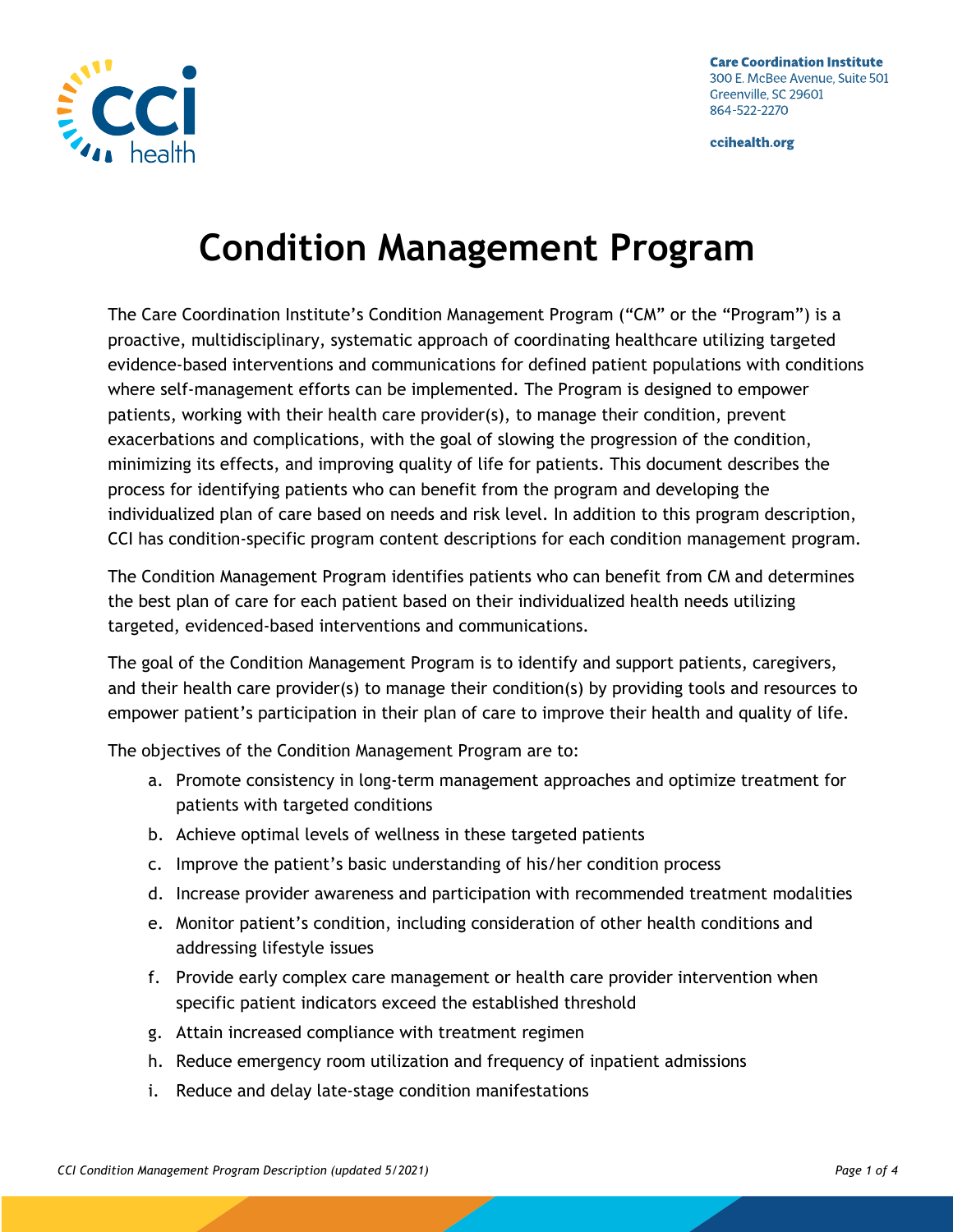

The Care Coordination Institute offers CM programs for all eligible patients who are identified with one or more of the following conditions: diabetes, congestive heart failure (CHF), chronic obstructive pulmonary disease (COPD), asthma, hypertension, and hyperlipidemia.

All patients with a confirmed diagnosis for the targeted condition who meet the eligibility criteria are automatically eligible for enrollment in the program. Welcome packets are mailed to the patient describing how they became eligible for participation, what services are available, and how to access the services offered.

# **A. Criteria for identifying patients who are eligible for the program**

To be eligible for CM services, a patient must meet the following four criteria:

- a. Be a covered member (patient) under a contracted payer population.
- b. Have a normalized MARA total prospective risk score appropriate for CM. A predictive risk model, Milliman Advanced Risk Adjusters (MARA) prospective model, uses the most recent 12 months of claims data to predict risk for the upcoming 12 months of utilization and cost.
- c. Must have at least one of the six conditions: diabetes, congestive heart failure (CHF), chronic obstructive pulmonary disease (COPD), asthma, hypertension, or hyperlipidemia.
- d. Patients who are not already receiving care coordination services (data source: care coordination platform (CCP)).

# **B. Evaluating patient risk level and Interventions**

- a. The CM Program stratifies patients into low, moderate, or high-risk categories based on the number of conditions, stage of specific conditions, clinical data, barriers, psychosocial and health behaviors. The risk stratification tool accounts for comorbidities and severity of risk factors and assigns a point value that determines a patient's risk level and determine whether an intervention is necessary.
- b. The number, frequency and type of interventions are based on the patient's identified condition, their response to the health assessment, and risk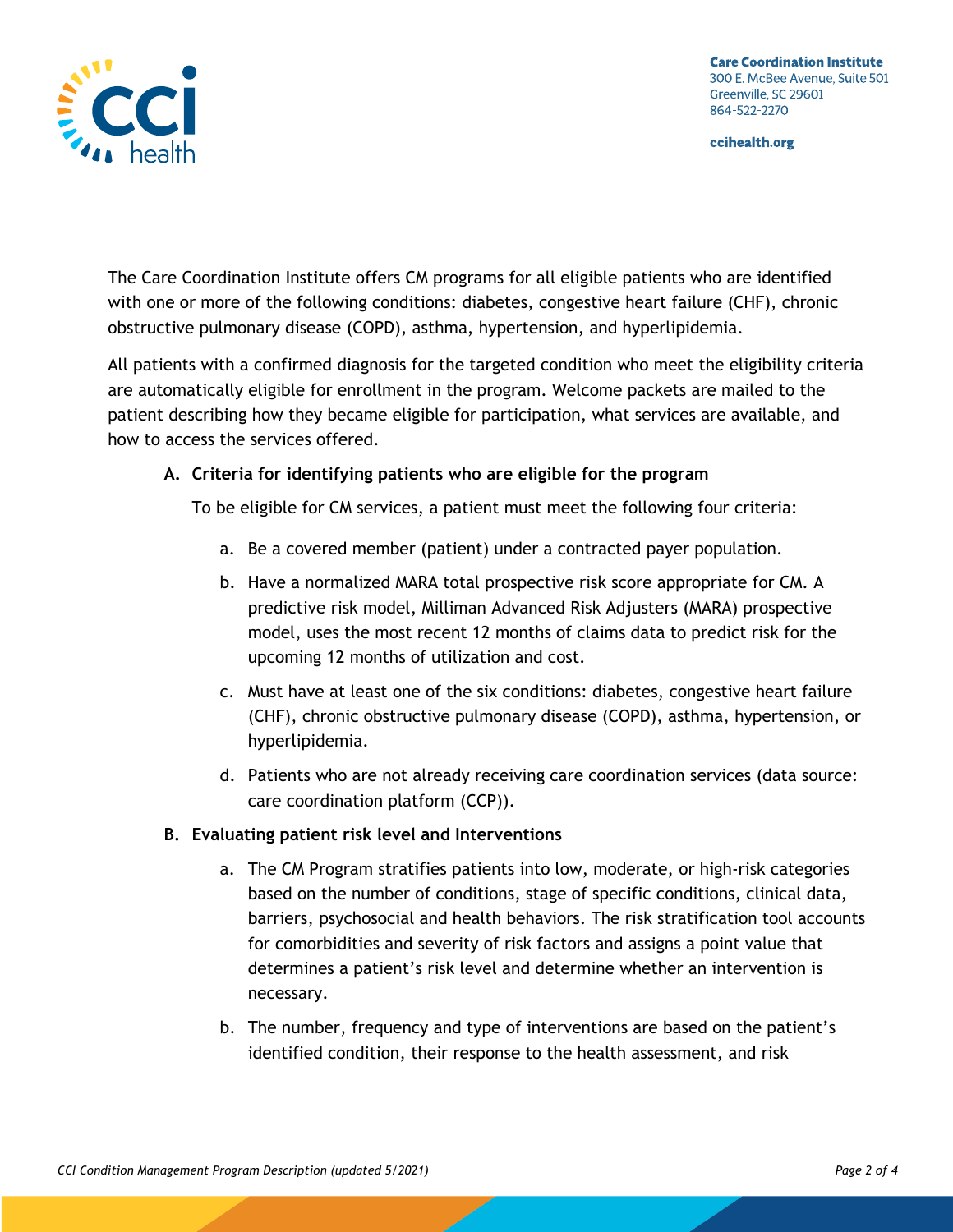

stratification scoring table. Interventions are automatically assigned based on patient responses to the health assessment completed in the CCP.

c. The stratification scoring tool is utilized to ensure risk stratification levels are applied uniformly to patients with similar profiles and needs. Annually patient stratification tools are randomly selected and audited for uniformity.

### **C. Medical and behavioral health comorbidities and other health conditions**

- a. Medical comorbidities are assessed utilizing patient responses to the cardiovascular, respiratory, and endocrine topics embedded in the health assessment. Based on patient responses appropriate interventions are assigned to the plan of care.
- b. Behavioral comorbidities are assessed utilizing patient responses to the patient activation tool. This tool provides a baseline measure of patient's readiness to make behavior change. Care plans are individualized to patients' stage of readiness.
- c. A depression screening tool is used to assess depression. If the patient's screening is positive, the Health Coach verifies whether the patient sees a mental health provider, takes medications if prescribed, participates in support activities, attends counseling or other behavioral health management interventions.
- d. Health behaviors are addressed within the assessment. Motivational interviewing is utilized to address goals and interventions in the plan of care to reduce unhealthy behaviors. If the patient may benefit from weight management programs, smoking cessation programs, employee assistance program, diabetes support groups, community-based resources, wellness programs and higher level of care the health coach would initiate the referral process.
- e. Social issues such as religion/spirituality, cultural/religious needs, and language barriers identified during the assessment are taken into consideration in the delivery of the care plan. A patient's beliefs, concerns, and perceived barriers, i.e., access to treatment, transportation and financial barriers are taken into consideration for the condition and treatment requirements.